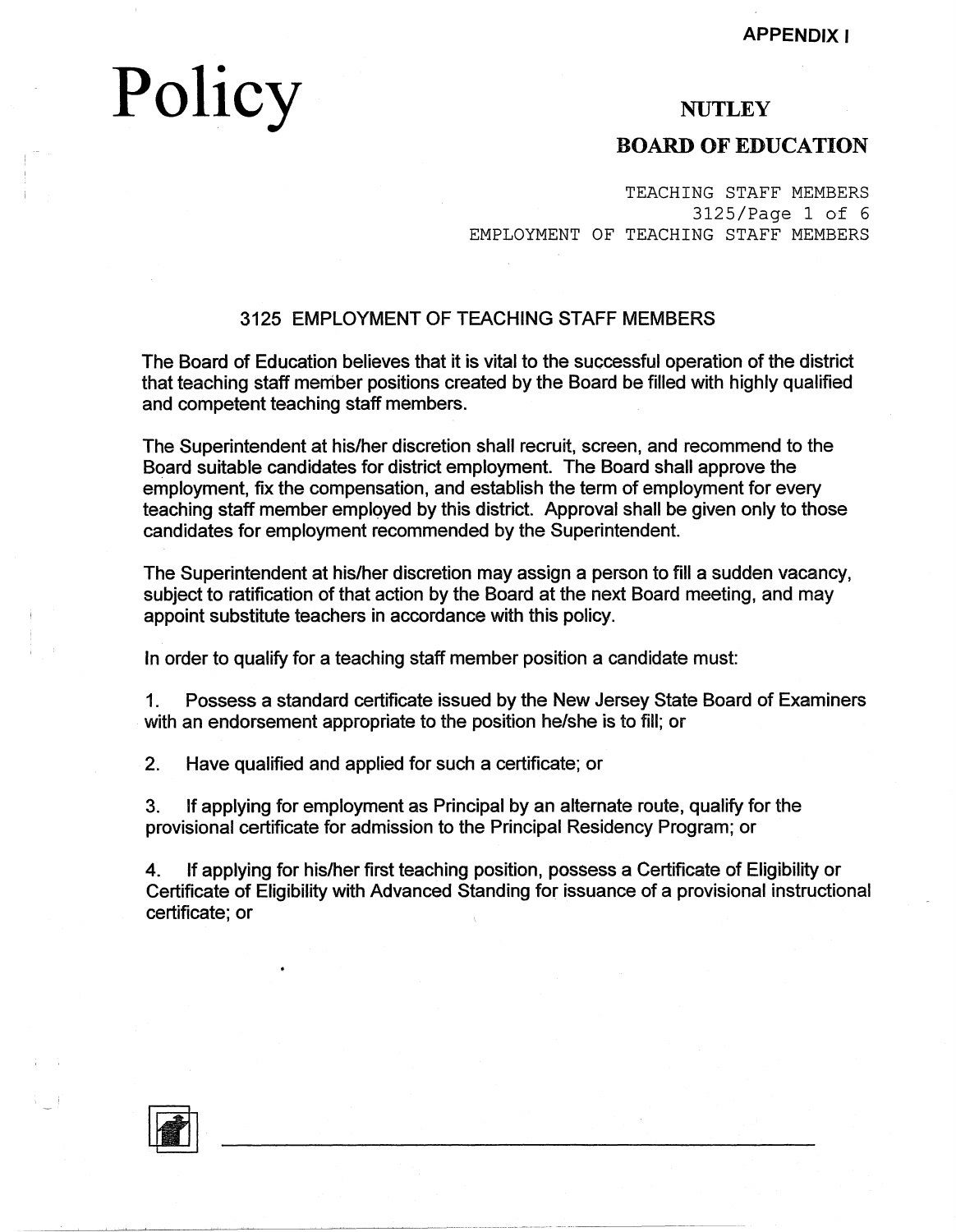### **BOARD OF EDUCATION**

TEACHING STAFF MEMBERS 3125/Page 2 of 6 EMPLOYMENT OF TEACHING STAFF MEMBERS

5. In the event extenuating circumstances prevent the Board from recruiting a suitable certified candidate in those endorsement areas permitted by State Board rules, possess an emergency certificate appropriately endorsed.

The Superintendent at his/her discretion shall require visual proof of any candidate's certification or pending application for certification.

No person shall be employed in a position involving regular contact with pupils unless the Board has notice that no criminal history record information exists on file in the Federal Bureau of Investigation, Identification Division, or the State Bureau of Identification which would disqualify the individual from being employed or utilized in such capacity or position.

Criminal history record checks will be required pursuant to New Jersey Department of Education regulations and procedures. Any person to be employed by the district, other than a school bus driver, must undergo a criminal history background check. All contracted employees having regular pupil contact must undergo a criminal record history check. Approval letters will be valid only for the district or contract service provider through which the person to be employed made application for employment.

A permanent employee hired prior to October 8, 1986, who applies for and is selected for a different position in the district is "grandfathered" and not required to undergo a criminal history background check. An employee hired after October 8, 1986 for a position without regular pupil contact and later receives a position with pupil contact, must undergo a criminal history background check at the time of transfer to the new position.

Individuals who provide volunteer services and pupil teachers are not subject to this criminal history record information requirement. An individual shall be permanently disqualified from employment or service in the school district if the criminal history record check reveals a record of conviction for crimes as defined in N.J.S.A. 18A:6-7.1.

Substitute employees, who are rehired annually by the Board, are required to undergo a criminal history record check upon initial employment, provided the substitute continues in the employ of at least one of the districts at which the substitute was employed within one year of the approval of the criminal history record check. A substitute employee later selected for a permanent position within the district does not need to undergo a new criminal history background check provided there is no break in service in the

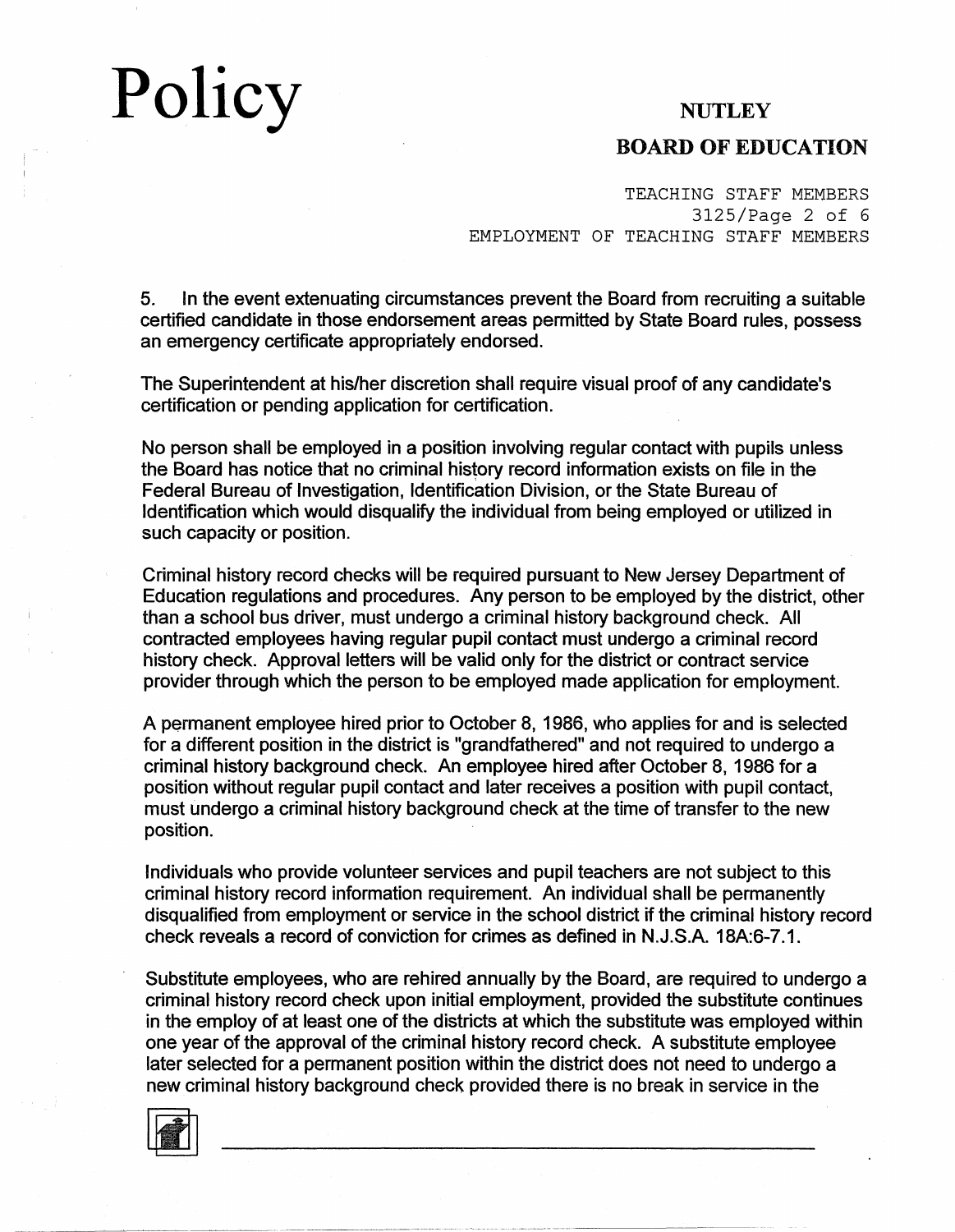### **BOARD OF EDUCATION**

TEACHING STAFF MEMBERS 3125/Page 3 of 6 EMPLOYMENT OF TEACHING STAFF MEMBERS

substitute employment. A break in service is when the employee is no longer approved by the employing Board of Education. An employee who has been laid off (dismissed because of employee reduction) and is asked to be re-employed by the district and/or contractor must submit to a new criminal history background check.

The Board or contracted service provider may employ an applicant on an emergent basis for a period not to exceed 30 days, pending completion of a criminal history records check if the Board or contractor demonstrates to the Commissioner of Education that special circumstances exist which justify the emergent employment as prescribed in N.J.S.A. 18A:6-7.lc.

No criminal history record check shall be furnished unless the applicant provided written consent to the check. The applicant shall bear the cost for the check, including all costs for administering and processing the check. The district will deny employment to an applicant if the applicant is required and refuses to submit to a criminal history background check.

A teaching staff member's misstatement of fact material to his/her qualifications for employment or the determination of his/her salary will be considered by the Board to constitute grounds for dismissal.

#### Nepotism

The Board will not employ but may reemploy the child, sibling, spouse, or parent, in fact or in-law, or any dependent of a Board member.

All new employees will be required, within three days of the first day of hire, to complete the federal Form 1-9 and supply the documentation necessary to demonstrate the employee's identity and employment eligibility under the Immigration Reform and Control Act of 1986. Completed Forms 1-9 will be retained for three years or until one year after the end of the employee's separation, whichever is longer.

#### Part-time Teaching Staff Members

A "part-time teaching staff member'' is a member employed less than full-time. "Fulltime" is employment for a full school day and a full school week; a full school day is defined by the worksite, and a full school week is five days, Monday through Friday.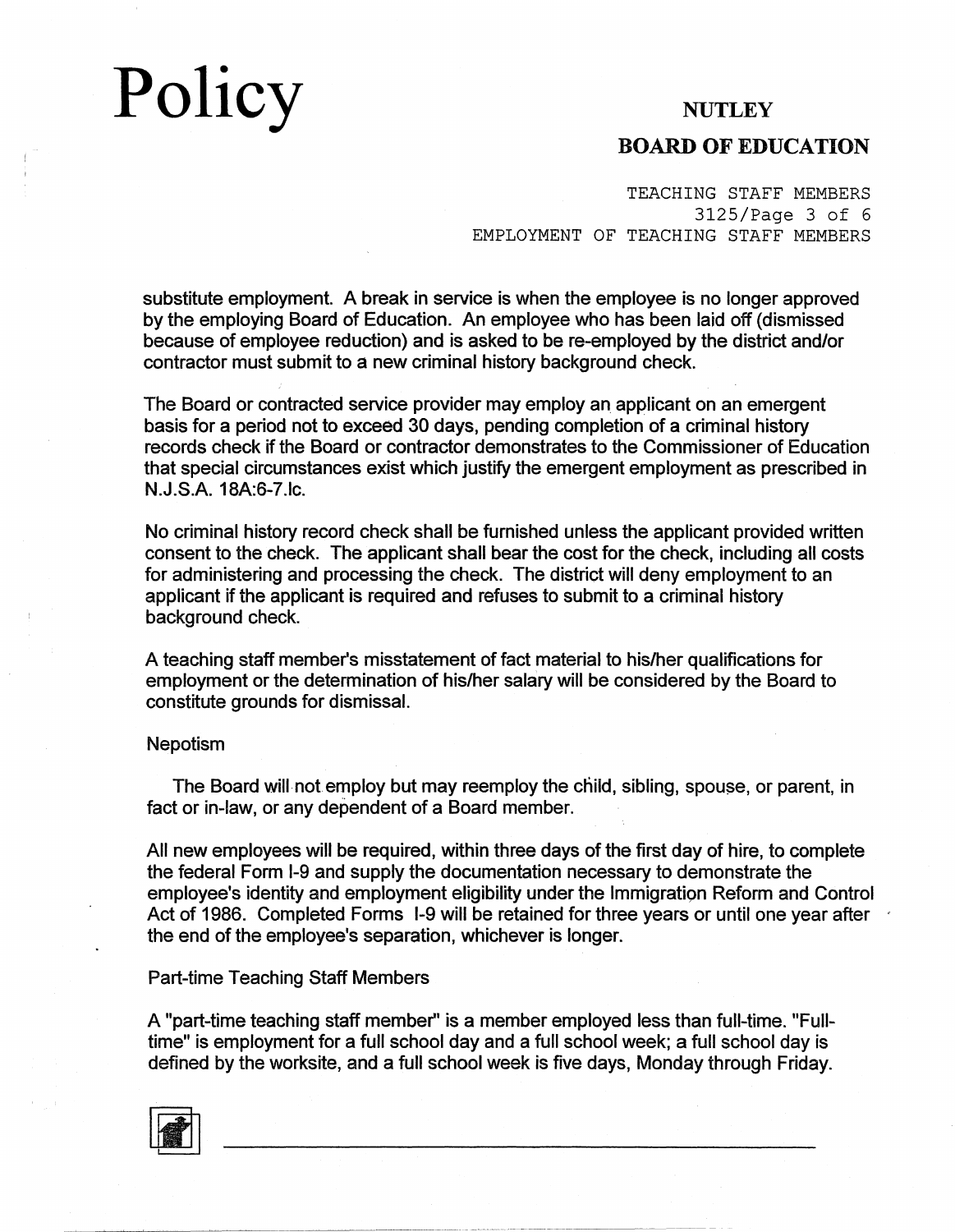# **Policy**

### **NUTLEY**

### **BOARD OF EDUCATION**

TEACHING STAFF MEMBERS 3125/Page 4 of 6 EMPLOYMENT OF TEACHING STAFF MEMBERS

Substitute Teachers

The Board will employ substitutes for absent teachers in order to ensure continuity in the instructional program and will annually approve a list of substitutes.

The Superintendent at his/her discretion may select substitutes from the list approved by the Board to serve in the place of an absent teacher who retains an entitlement to a regular position.

Preference will be given to substitutes who are fully certified in the area for which they are engaged. A substitute who holds a county substitute certificate or a regular certificate without appropriate endorsements shall serve no more than twenty consecutive days in the same position.

A substitute teacher shall follow the daily lesson plan provided by the regular teacher and, when that plan is exhausted, the instructions of the Principal. A substitute may not plan or direct an instructional program except as expressly permitted by the Superintendent.

Short-term substitute teachers shall be compensated by a two-step per diem wage established annually by the Board and will receive no other benefits.

In order to meet the needs of the district in circumstances deemed exceptional by the Superintendent, he or she shall be empowered to adjust the rates, in his or her discretion, and to recommend the change to the Board accordingly.

Service as a substitute will not count toward the accrual of tenure or seniority.

#### Summer Enrichment Program

The Board shall approve the employment, fix the compensation, and set the term of employment for each person employed in the Summer Enrichment Program established for this district. The Board will employ only those candidates recommended by the Superintendent.

Service as a Summer Enrichment Program teacher will not count toward the accrual of tenure or seniority.

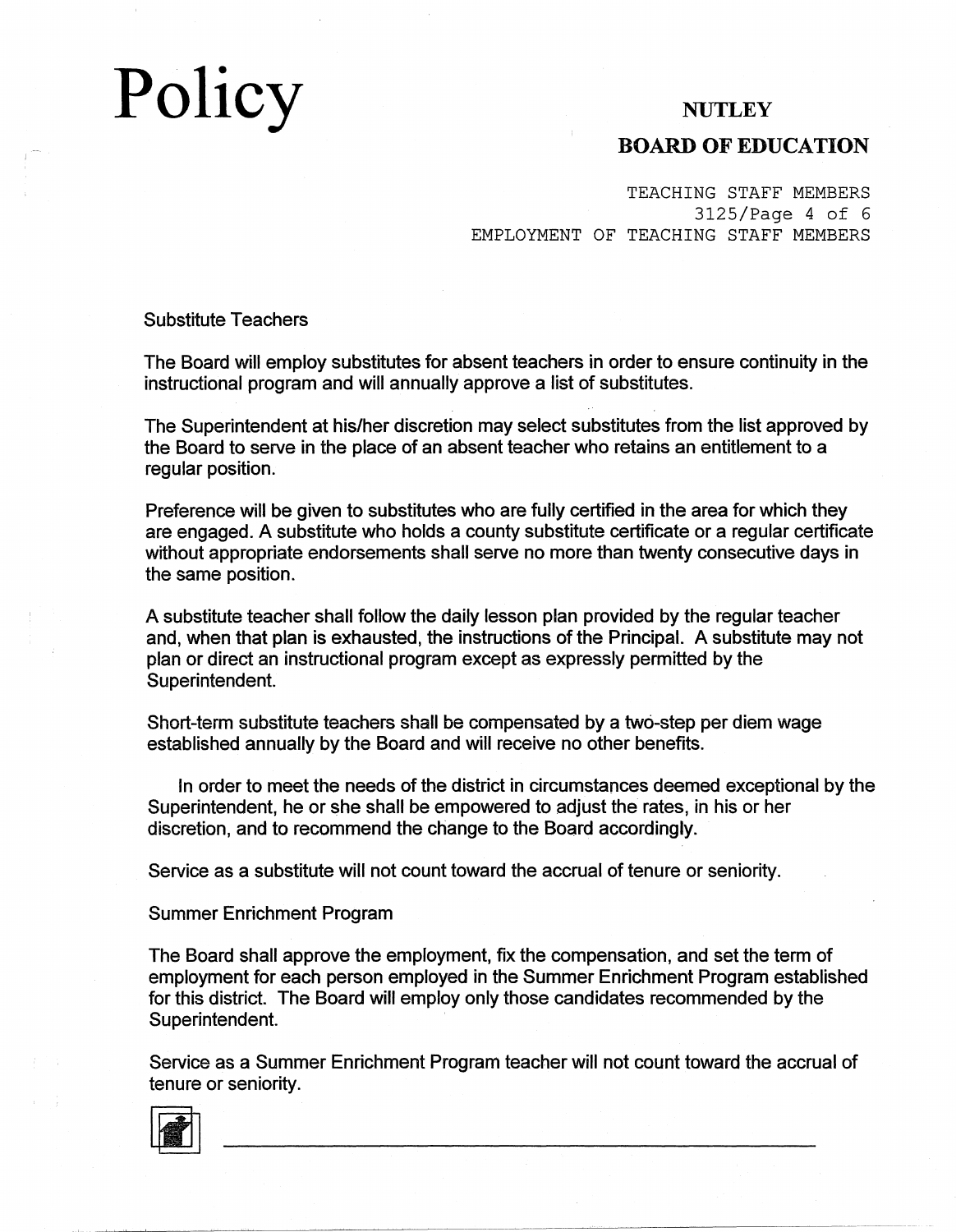### **BOARD OF EDUCATION**

TEACHING STAFF MEMBERS 3125/Page 5 of 6 EMPLOYMENT OF TEACHING STAFF MEMBERS

Nutley Board of Education Extended Day Program (EDP)

The Board shall approve the employment, fix the compensation, and set the term of employment for each person employed in the Extended Day-Program established for this district. All supervisor and instructors must be certificated teachers. The Board will employ only those candidates recommended by the Superintendent. Service as an Extended Day Program teacher will not count toward the accrual of tenure or seniority.

#### Athletic Coaches

The Board authorizes the Athletic Director and the Superintendent at their discretion to recommend the employment of qualified coaches for the district interscholastic and intramural athletic programs. The Board will employ as athletic coaches only those persons who have experience in and knowledge of the specific sport, are properly certified, and possess the personal characteristics that qualify them to serve as role models to the pupils they coach.

An athletic coach whose duties include the athletic training of pupil athletes will be designated an athletic trainer and must be registered by the State Board of Medical Examiners as an athletic trainer.

The Athletic Director and the Superintendent at their discretion shall advertise Athletic Director and the vacancy in a coaching position by posting notice of the vacancy in this school district and by simultaneously advertising the vacancy by appropriate means throughout the region. The Athletic Director and the Superintendent at their discretion may thereafter recommend to the Board the employment of the best qualified candidate for the coaching position.

The Athletic Director and the Superintendent at their discretion may recommend to the Board a candidate who is best qualified, provided that the Superintendent has demonstrated to the County Superintendent that the vacant coaching position has been advertised and no qualified, candidate has applied for the position; the Superintendent has attested in writing to the County Superintendent the prospective employee's knowledge and experience in the sport; and the County Superintendent has approved the employment of the candidate.